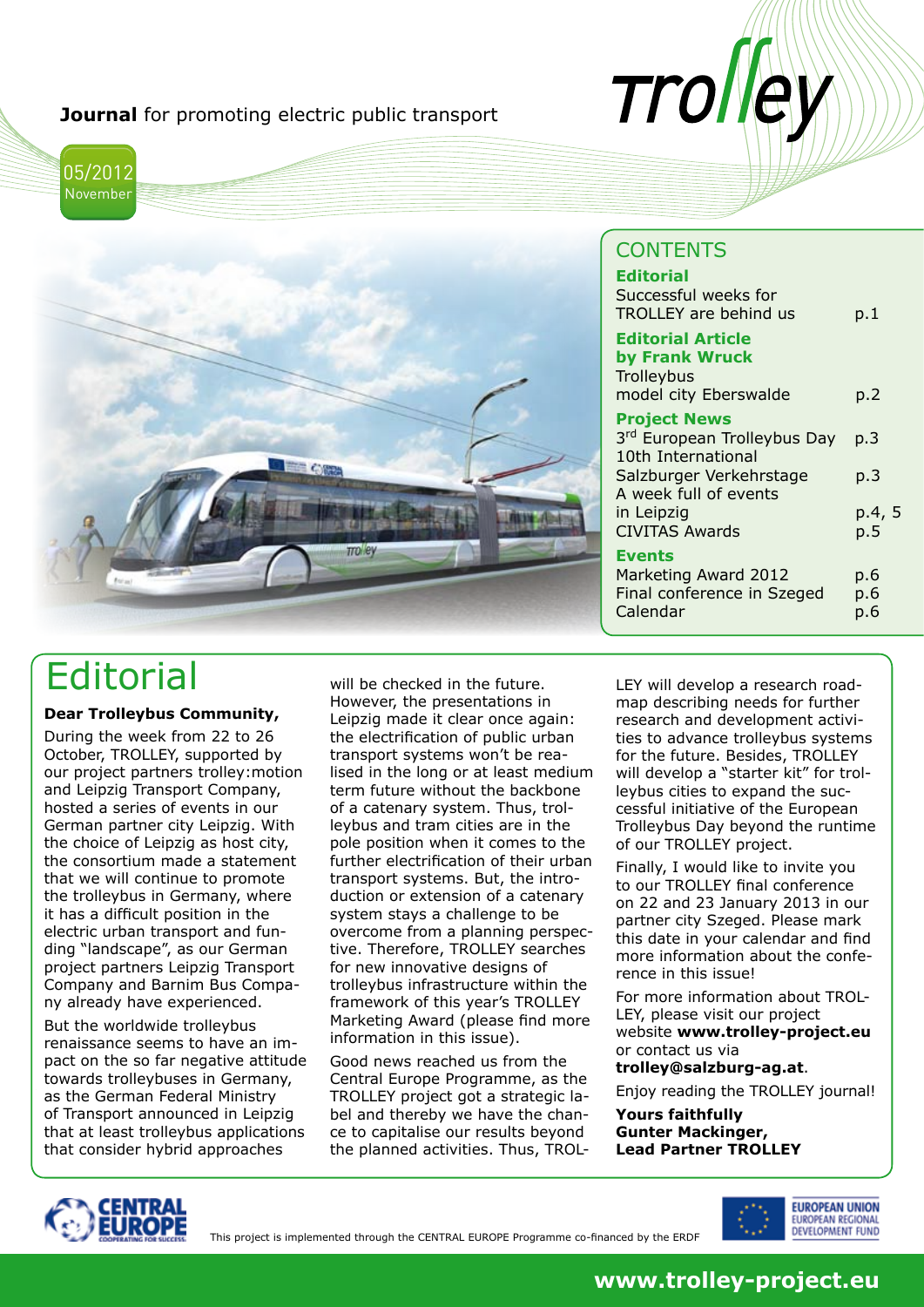### *Editorial Article*

## Trolleybus model city Eberswalde



*Frank Wruck, Director Barnim Bus Company, at the trolley:motion conference*

Barnimer Busgesellschaft is, with "only" 12 trolleybuses, one of the smallest TROLLEY project partners. However, the company does not have to hide. As oldest trolleybus operator in Germany, the company, situated 50 km North of Berlin, can draw on decades of knowledge and experiences and it has turned into an innovative pioneer especially over the past years – also in part thanks to TROLLEY. With the latest acquisition of the Solaris trolleybuses in 2010, a large focus was already put on energy storage. The 12 new trolleybuses were equipped with electro-chemical double-layer capacitors, so-called supercaps, which have the highest energy density of all capacitors. This energy storage device can also store energy, which is otherwise lost, such as brake energy. Subsequently, this energy is for example made available for drive or ventilation processes, lighting, compressor operation, air conditioning, heating or operation of the air system.

In the framework of the EU project TROLLLEY, another possibility of energy storage had to be investigated. Surplus energy, which cannot be stored in the supercaps anymore, should also be picked up. To this end, it was investigated to feed energy back to a substation via the catenary and to make it available to other vehicles in the network. However, first results soon revealed that the share of possible storage capacity and its savings would not be proportional to the high investment cost. The company started to look for a new, more efficient solution and refrained from this investment. The acquisition of the trolleybuses in 3 stages turned out to be a lucky choice and allowed for the installation of a lithium ion battery in the last vehicle instead of the diesel driven generator. Thanks to TROLLEY, the first catenary hybrid bus (with catenary + supercap + lithium ion battery) was born this way. The installed lithium ion battery has a total capacity of 70.4 kW/h. The energy consumption per kilometre amounts to approximately 2.5 kW/h. With this capacity, the trolleybus could, at least theoretically, cover a distance of more than 28 km. In practice, this calculated distance will not be reached. When discharged excessively, the battery's lifespan will decrease substantially. In the end, the total capacity in normal operation will be about 42.2 kW/h, which corresponds to a state of charge of 85%. A maximum distance of 5 kilometres should be covered



*Europe's first Trolley-Battery-Hybrid-Bus operating in Eberswalde*

to achieve about 12,000 loading cycles. For a distance of 5 km, the charging time is about 20 minutes. The battery is recharged via the current collectors at the catenary.

These innovations are always accompanied by selected marketing activities meant to strengthen the long-term trolleybus commitment of the population. The TROLLEY campaign  $n$ ebus - the smart way!" was adapted to



*TROLLEY's campaign "ebus – the smart way!" adapted for Eberswalde*

Eberswalde and also conveys an innovative, sustainable and future-oriented picture of the public transport system of this town. Thus it is not surprising, that the population of Eberswalde vehemently adheres to this system. Furthermore, Eberswalde's trolleybus now has its own mascot, which by now adorns all buses and stops. Even the city museum supported the trolleybus and, in 2011, supported by the TROLLEY project, dedicated a special exhibition to the topic "From trolleybus to **ebus** – with electric mobility clever into the future". Even the little ones love their trolleybus as they are allowed to enter the special driver's seat for children, steering ahead into a sustainable, emission-free future.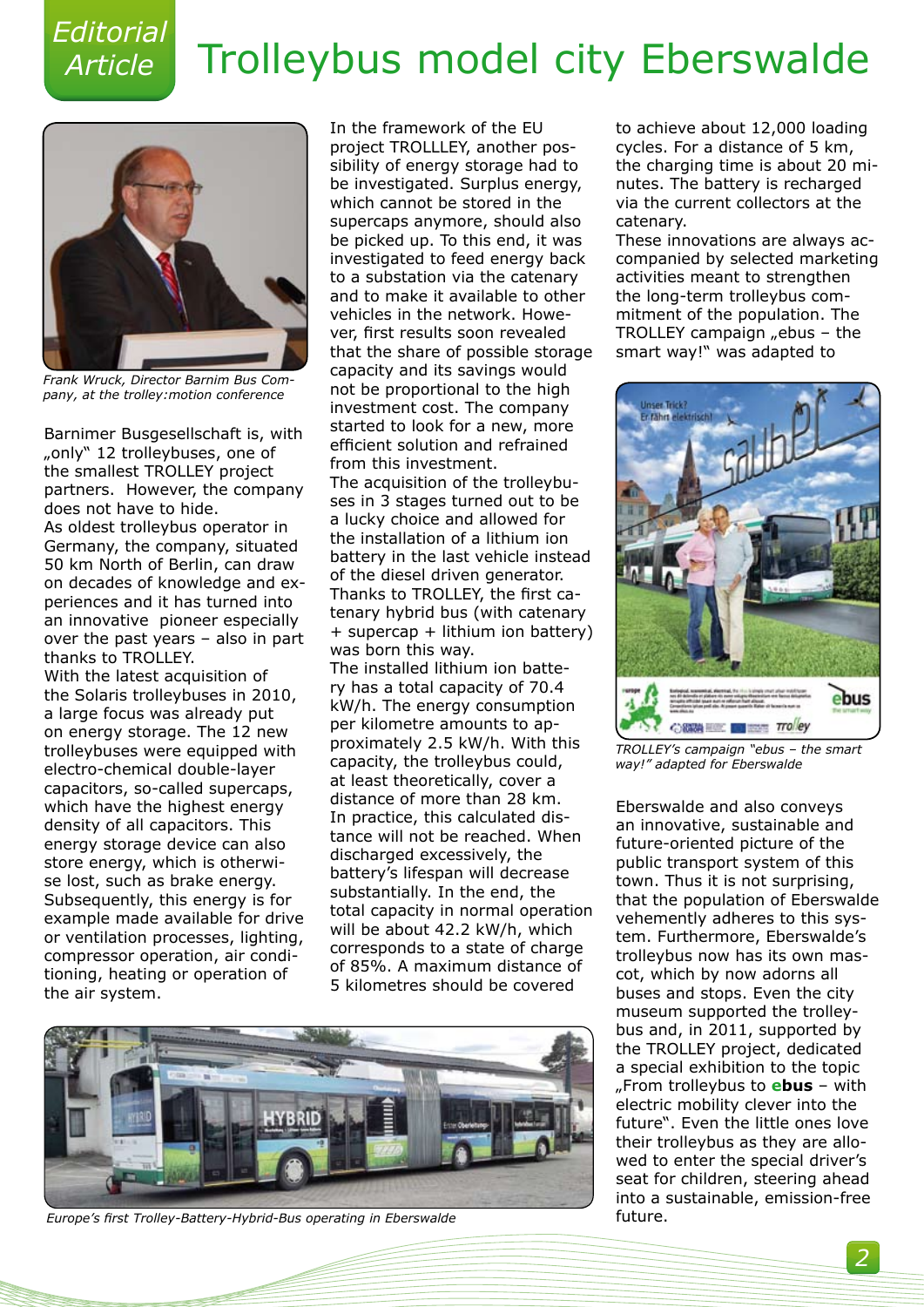# *Project*

## *News* 3rd European Trolleybus Day – the success story continues!

On 22 September 2012, the TROLLEY partner cities celebrated the 3rd European Trolleybus Day. With this initiative, the TROLLEY partnership would like to call attention to trolleybus transport as an important part of sustainable urban mobility in European cities. This year, with the Polish cities Lublin and Tychy, for the first time non-partner cities organised a European Trolleybus Day.

The activities in the participating cities ranged from information campaigns, open days at trolleybus depots and sweepstakes to a European photo competition "My trolleybus – my city!" as well as a design contest in Salzburg.

Altogether, more than 100,000 citizens have been reached by the partner cities so far during the first three European Trolleybus Days and more than 1 Mio. people have potentially been reached by the media reporting about the events. As the TROL-LEY partners hope that more trolleybus cities will follow this initiative in the future to raise the general public's awareness of trolleybuses as a clean, electricity-based public transport mode, the TROLLEY partners will pre-



*Relaxed atmosphere in Salzburg during European Trolleybus Day 2012*

pare a "starter kit" for trolleybus cities to support the organisation of a European Trolleybus Day. The 4th European Trolleybus Day takes place as part of the European Mobility Week on 21 September 2013.

**Promote the trolleybus on this occasion and contact us for more information and further support!**



*TROLLEY's photo competition "My trolleybus – my city" – Polish competition winner 2012*

### TROLLEY at 10th International **Salzburger** Verkehrstage

TROLLEY carried out a workshop  $n$ ebus – wishful thinking or economically realisable?" subsequent to the 10th International Salzburger Verkehrstage from 8 to 10 October 2012 in Salzburg, Austria.

The main topic of the workshop was energy storage systems for ebuses ranging from stationary to mobile storage system technologies as well as optimised electrical infrastructure planning concepts.

You can find the **[presentations](http://www.trolley-project.eu/index.php?id=65)** of this workshop (in German) at the events section of TROLLEY's website.

For more information about the 10th International Salzburger Verkehrstage "Cities in motion – urban centres as motor of sustainability", please have a look at:

**[www.regionale-schienen.at](http://www.regionale-schienen.at/3_Verkehrstage.asp?bereich=3)**.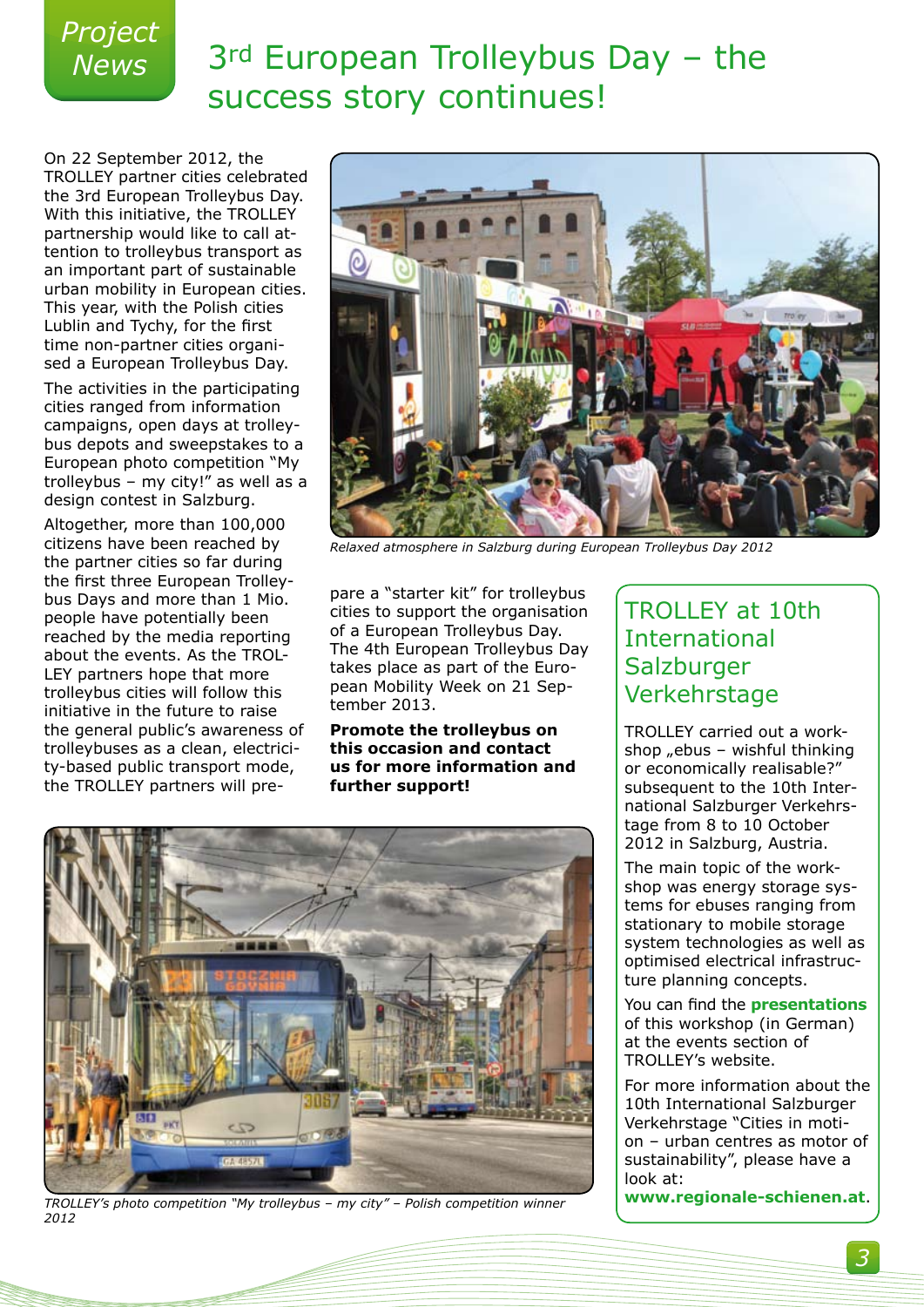*Project* 

## *Event* TROLLEY – a week full of events in Leipzig



*Paul Jenné, Van Hool (on the left), and moderator Arnulf Schuchmann, trolley:motion.*

TROLLEY held a series of events during the week from 22 to 26 October 2012 in Leipzig. It started with the 2nd TROLLEY City-Industry-Summit on "new trolleybus designs & innovative trolleybus marketing", which took place on 22 October 2012 in Leipzig in the framework of the new mobility/ euregia fair 2012. The topics of the presentations ranged from the importance of new bus designs for trolleybus promotion to the potential



*TROLLEY Roadshow in the tram line 16 to the Leipzig trade fair*

of social media applications for trolleybus marketing and the relevance of strategic marketing and communication activities for the introduction of new trolleybus systems, using the example of the City of Leeds in the UK. **[All presentations can be](http://www.trolley-project.eu/index.php?id=89)  [downloaded at TROLLEY's](http://www.trolley-project.eu/index.php?id=89)  [website](http://www.trolley-project.eu/index.php?id=89)**.

The event series continued with the 3rd International Trolleybus Conference "New horizons for urban traffic", organised by the TROLLEY partner trolley:motion, and the TROLLEY Transferability Conference on 23 and 24 October 2012. After the Swiss cities Zürich and Luzern, the TROLLEY partner city Leipzig was selected as the host city for this international gathering of the trolleybus community. The aim was to showcase the trolleybus as a smart, innovative and sustainable transport mode, as in particular in Germany the trolleybus is often not considered as a futurelooking transport mode. In the TROLLEY partner city Leipzig, the re-introduction of trolleybuses has been considered for the past three years. With the



*Andreas Randacher, Salzburg AG, during his presentation at the conference*



*Closing of the conference by Arnulf Schuchmann, Daniel Steiner, both trolley:motion and Siegfried Rupprecht, Rupprecht Consult (from left to right)*

recently launched hybrid buses, an important first step was made in the transition to sustainable electric solutions for road-based public transport in Leipzig. The conference highlighted existing systems worldwide and in Germany as well as introduction plans for the cities of Montreal, Canada, and Leeds, UK, and newest developments from the ebus industry. The TROLLEY project presented its results from local pilot studies and investments in the TROLLEY partner cities. About 150 people listened to the

*continue page 5*



*Conference participants vote for their favourite photos in TROLLEY's photo competition 2012 during the conference dinner*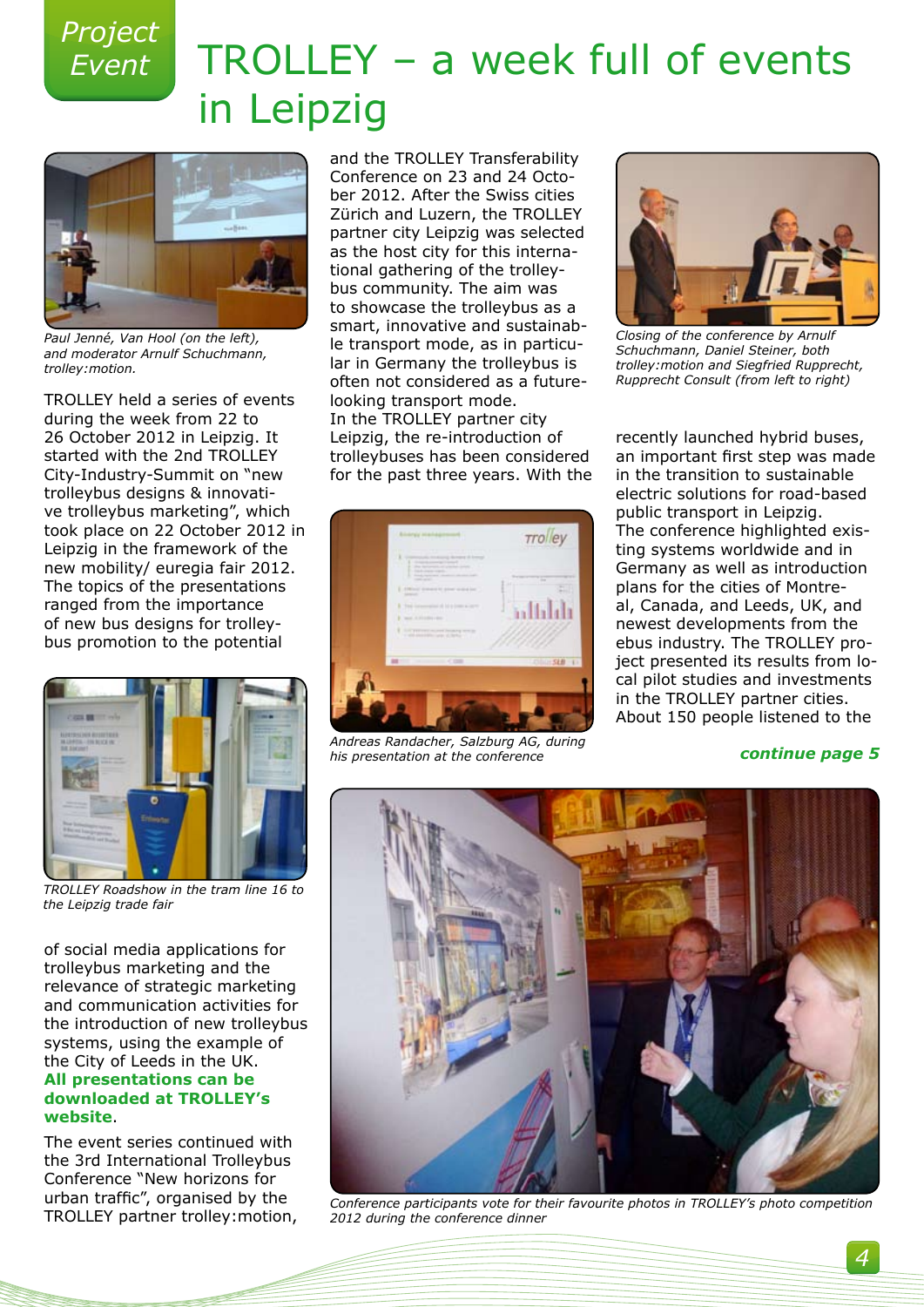

#### *Event Article from page 4*

presentations about future innovative electric bus transportation solutions and the development of interconnected infrastructure for cities and entire regions.

All presentations of the **[TROLLEY](http://www.trolley-project.eu/index.php?id=65&L=http%3A%2F%2Fwww.npk-spb.ru%2Fimages%2Fcircle.gif%3F) [Transferability Conference](http://www.trolley-project.eu/index.php?id=65&L=http%3A%2F%2Fwww.npk-spb.ru%2Fimages%2Fcircle.gif%3F)** can be downloaded from the event section of TROLLEY's website. The presentations of the **[3rd](http://trolleymotion.ch/index.php?id=129&L=0) [International Trolleybus Con-](http://trolleymotion.ch/index.php?id=129&L=0)**

**[ference](http://trolleymotion.ch/index.php?id=129&L=0)** can be downloaded from the trolley:motion website. Last but not least, the TROLLEY Summer University "ebus - the smart way!" took place in Leipzig from 23 to 26 October.

During the Summer University, young researchers and professionals presented their research results and TROLLEY partners showed their project results. The Summer University offered these young researchers and professi-



*Fruitful discussions during TROLLEY's Summer University* 

onals the possibility of discussing research and project results in the field of electric bus systems in an international environment. The TROLLEY Summer University started with the 3rd International Trolleybus Conference and the TROLLEY Transferability Conference in Leipzig, giving comprehensive input to all participants

for further discussions in a more informal atmosphere. Please find all **[presentations](http://www.trolley-project.eu/index.php?id=114)  [of the Summer University](http://www.trolley-project.eu/index.php?id=114)** at TROLLEY's website.

**Furthermore, video recordings of the sessions on energy storage systems and diesel bus to trolleybus conversion can be seen here as well.**

### TROLLEY partner city Gdynia is runner-up of this year's CIVITAS Awards

The TROLLEY partner city Gdynia was recognised as runner-up in the Technical Innovation Category of the ninth edition of the CIVITAS Awards at the Municipal Theatre in Vitoria-Gasteiz, Spain. The awards are given to cities that demonstrate ambitious urban

transport activities, programmes or policies supporting cleaner and better city transportation. Gdynia made it to runner-up (Porto won for its smart phone travel planning application MOVE-ME in the category of Technical Innovation) for its commitment



*Converted trolleybus in Gdynia*



*Alicja Pawlowska from Gdynia at the awards ceremony*

towards energy efficiency and , for doing something original, useful and cost-efficient' by converting old diesel engine buses into trolleybuses, and for producing a conversion guidebook within the framework of the TROLLEY project. The guidebook will be made available in English soon, to enable other cities to learn about and implement the unique technical solution.

Furthermore, an eTraining in the form of an educational video from the lectures on diesel bus to trolleybus conversion principles of TROLLEY's Summer University will be prepared.